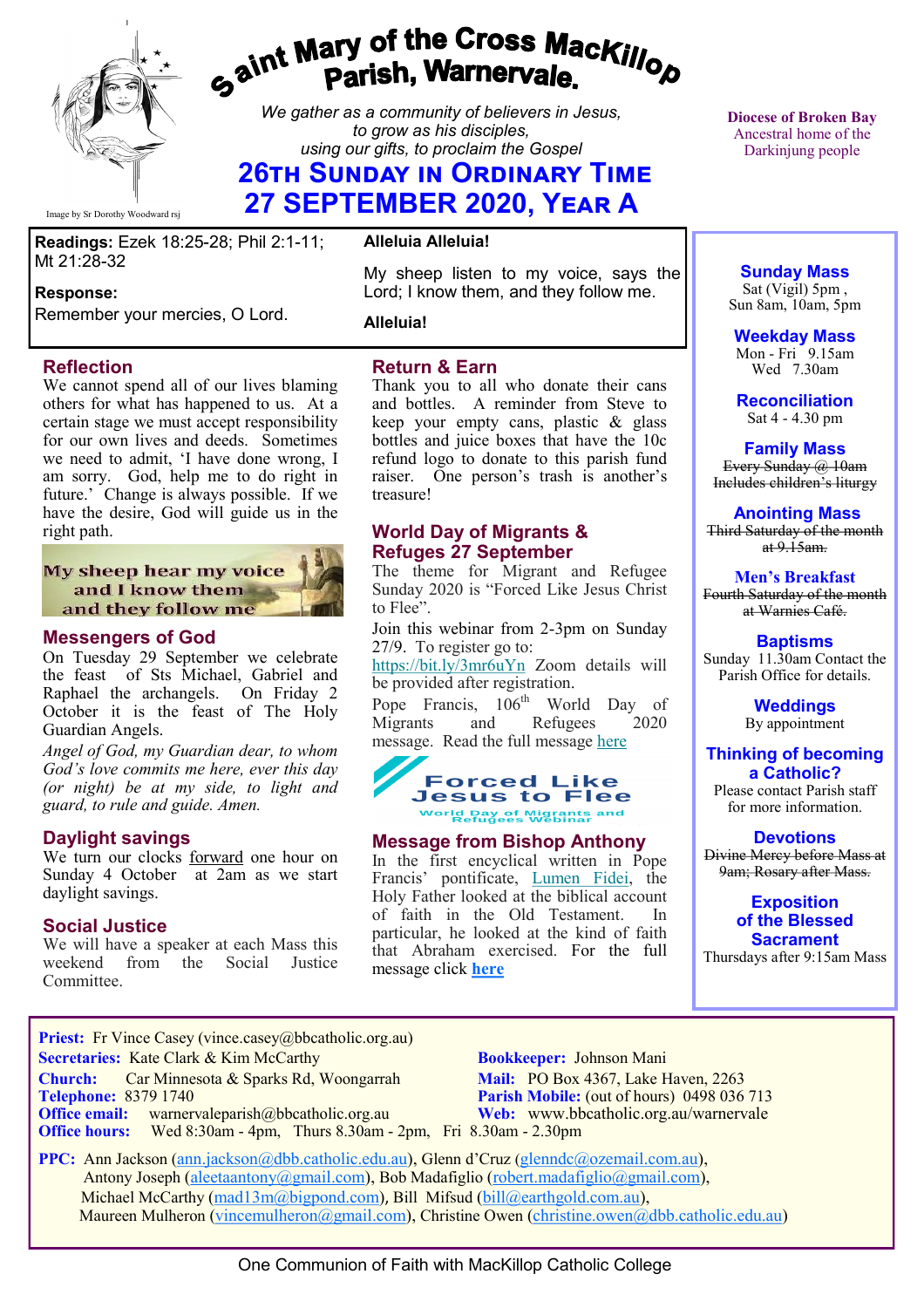# **Coronavirus restrictions**

The **number of people** permitted to attend a church service is **100.** 

**All other restrictions continue** for hygiene and social distancing. Please **use hand sanitiser** and **keep 1.5 metres apart** when entering and leaving the church, when queuing for communion and when chatting before and after Mass.

We are all encouraged to **wear a mask**  when visiting the church.

**Sign in sheets for Mass** are in the two folders in the breezeway. Please ensure you are signing in for the Mass you are attending.

The sign in sheet for **visits to the church** are on the table at the back of the church. Please ensure the date and time are also recorded.



This online event is organised by the Alpha in a Catholic Context team for anyone in the Church who would like to see new growth after such challenging times. REGROWTH is a free, online event on Thursday, 1 October, 7.15pm-9.00pm **[Register here](https://bbcatholic.us8.list-manage.com/track/click?u=466af249e088db70ab864d088&id=8b57bea4af&e=e312df0f80)**

# **Position Vacant**

**Administrative Assistant, Toukley - Lake Munmorah Parish (Casual)** For more information, please see the

Diocesan website: [bbcatholic.org.au/](https://www.bbcatholic.org.au/people/positions-vacant) [people/positions](https://www.bbcatholic.org.au/people/positions-vacant)-vacant

# **Catholicism**

After this course was enjoyed several years ago, we will be presenting it again. Starting on Monday 5<sup>th</sup> October 2020 at 7pm and continuing on successive Mondays over ten weeks.

The series explores the whole faith in light of the Transcendental Virtues – Truth, Goodness and Beauty. The beauty of the filming makes these very attractive, visible and presents examples from all around the world. Bishop Barron's commentary illustrates the points very well. You will be most welcome to attend any or all sessions.

Any questions, call Terry Pate 0408 973 316.

#### **A video on the life of St John Henry Newman**

will be shown in the church on his feast day 9 October at 7pm in the church This very new saint started out life as an Anglican even being ordained a priest in that tradition before being converted to Catholicism.

All welcome to attend. Any questions, call Terry Pate 0408 973 316.

# **Social Justice**

**How to Help Someone Experiencing Abuse**

**If you are worried about a friend's safety, stay in touch and be creative.** Avoid making the abuser suspicious so that communication can stay open.

**Ask your friend how they prefer to connect.** It is important to establish a safe communication channel .

**Be supportive and believe them**. Reassure them that they are not alone. listen carefully and be empathetic.

**Help them think through how to stay safe during COVID-19**. Help create a plan for lockdown situations. Consider helping them to reach out to family/friends **Respect their right to consent**. Unless your friend's life is in danger, avoid taking actions without their consent.

**Respect their privacy.** Because of safety issues /feelings of shame, it is critical that their identity remains confidential.

**Offer practical assistance and share resources.** If you are able, offer them a safe place to stay, transportation, or other forms of support ..

Provide them with information about Trained helpers at **1800 RESPECT.** 

**Our next meeting is on 17 November at 2.30 pm. All are welcome.**

*Social Justice Committee Warnervale Catholic Church* holic Social Just **[www.marymackillopsocialjustice.wordp](http://www.marymackillopsocialjustice.wordpress.com)**





The BreakThrough Online Course created by SmartLoving will enable you to identify your conflict triggers, learn strategies to de-escalate an argument and find constructive ways to reestablish connection. Restore hope for your relationship's future. Visit: [smartloving.org/breakthrough](https://pmrc.ontraport.com/c/s/2Q9/WeCM/s/s6G/e1/6opCQ6/vRAsnvx3D3/P/P/nV)

**This WeeK**

**Monday 28 September** 9:15am Communion service

**Tuesday 29 September Sts Michael, Gabriel, Raphael** 9:15am Mass Fr Vince

**Wednesday 30 September St Jerome**  7:30am Mass Fr Vince 9:15am Mass Fr Vince

**Thursday 1 October St Therese of the child Jesus** 9:15am Mass Fr Vince

**Friday 2 October The Holy Guardian Angels** 9.15am Mass Fr Vince 6pm Syro Malabar Mass Fr Bineesh

**Saturday 3 October** 4pm Reconciliation Fr Vince 5pm Mass Fr Ken

**Sunday 4 October** 8am Mass Fr Vince 10am Mass Fr Vince 11:30am Baptism Fr Vince 5pm Mass Fr Vince 7pm Syro Malabar Mass Fr Bineesh

#### **First Holy Communion**

Will be celebrated for those in Year 4 or older who have made their Reconciliation. **Enrolment forms** are available now through the College and the Parish Office or at the back of the church.

**Classes for MacKillop students in Year 4** will begin at MCC in Term 4, with Sr Ji Ji.

**Classes for students older than Year 4 or attending other schools**  will be run by Sr Ji Ji after Sunday 10am Mass on 25 October and 1 November. Much of the preparation will be done at home, with parents using the booklet you will receive when the enrolment form is lodged with the parish.

First Communion will be celebrated at **special Masses** at 2pm on Sat 7/11 and Sun 8/11; and then at 2pm on the following weekend, Sat  $\hat{14}/11$  and Sun 15/11

There will need to be a limit of four guests for each child. Those who want to have more guests will need to arrange a weekday or another Sunday Mass. Any questions please contact the parish office 8379 1740 or email

warnervaleparish@bbcatholic.org.au

Please remember our sick: Mary Swift, John Ledger, Amelia Wenn, Marites Lawry, Terry Hardman, Tracey Mulheron, Ursula Barker, Anna Savia, Helen Elliot, Peter Dormer, Sheila Lyons, Charlie Radford, Ray Slucher, Jim Swanson.

Deceased: Joel Dark, Maureen Casey (Fr Vince's Mum), Margot Beckett, Fred Butterfield, Darrell Travis, Dorothy McGinlay (Karen's mother), Graham Moulder, Brian Shanks, Mary Kelly, Anne Bonnici.



Mass Intentions: Leo & Dominic Galea, Carmel Borg, Leah & Jessica Carroll, Tricia, Kylie, Amelia & Rebecca, Joan Firmstone, Ruben Nunez, Dulce Gica, George Pantos, Peter & Frank Walsh.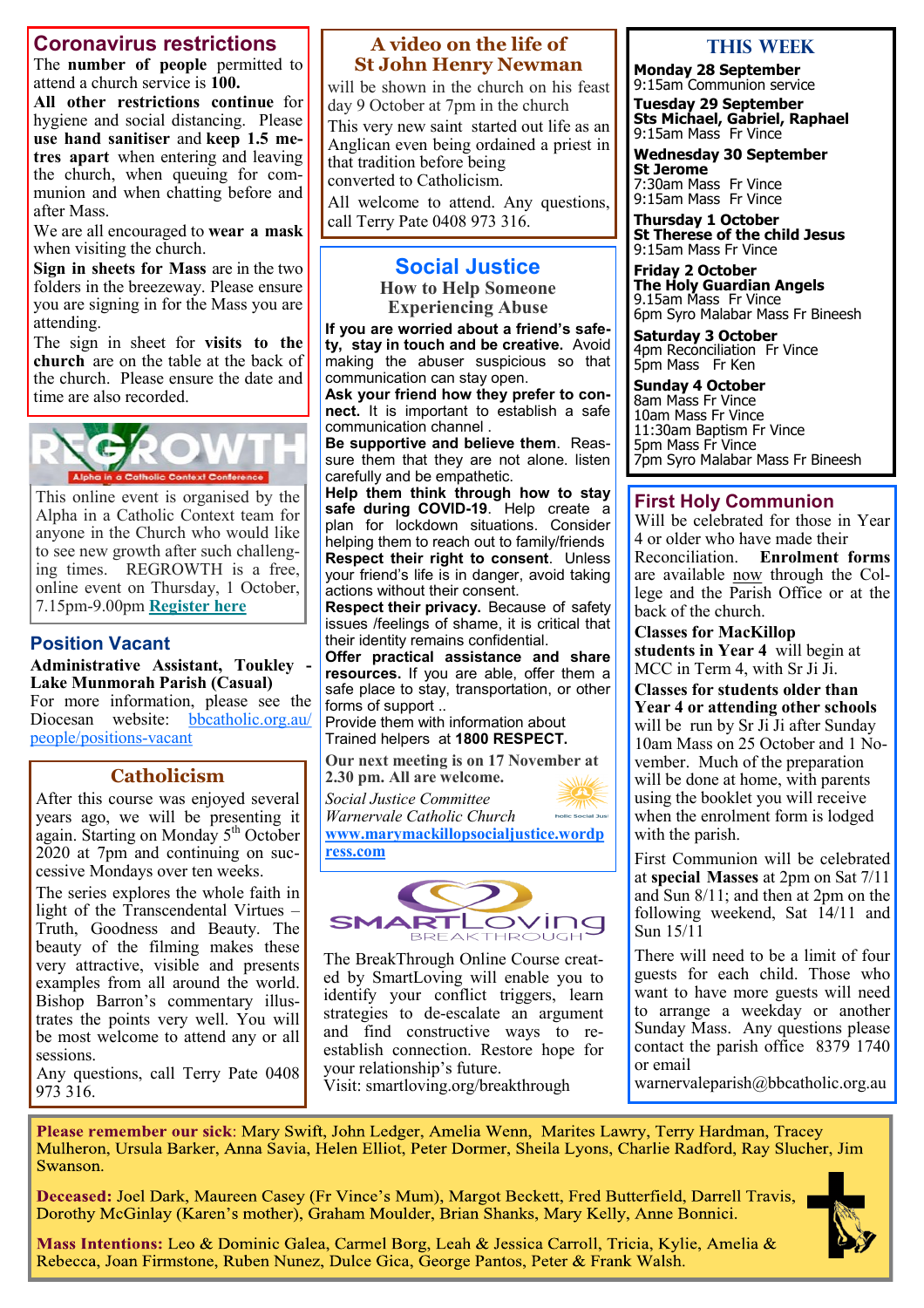# Readings at Mass

**First reading Ezekiel 18:25-28**

# **When the sinner renounces sin, he shall certainly live**

The word of the Lord was addressed to me as follows: 'You object, "What the Lord does is unjust." Listen, you House of Israel: is what I do unjust? Is it not what you do that is unjust? When the upright man renounces his integrity to commit sin and dies because of this, he dies because of the evil that he himself has committed. When the sinner renounces sin to become law-abiding and honest, he deserves to live. He has chosen to renounce all his previous sins; he shall certainly live; he shall not die.'

The word of the Lord.

# **Responsorial Psalm Psalm 24(25):4-9**

R Remember your mercies, O Lord.

Lord, make me know your ways. Lord, teach me your paths. Make me walk in your truth, and teach me: For you are God my saviour. R

Remember your mercy, Lord, and the love you have shown from of old. Do not remember the sins of my youth. In your love, remember me, because of your goodness, O Lord. The Lord is good and upright. R

He shows the path to those who stray, he guides the humble in the right path; he teaches his way to the poor. R